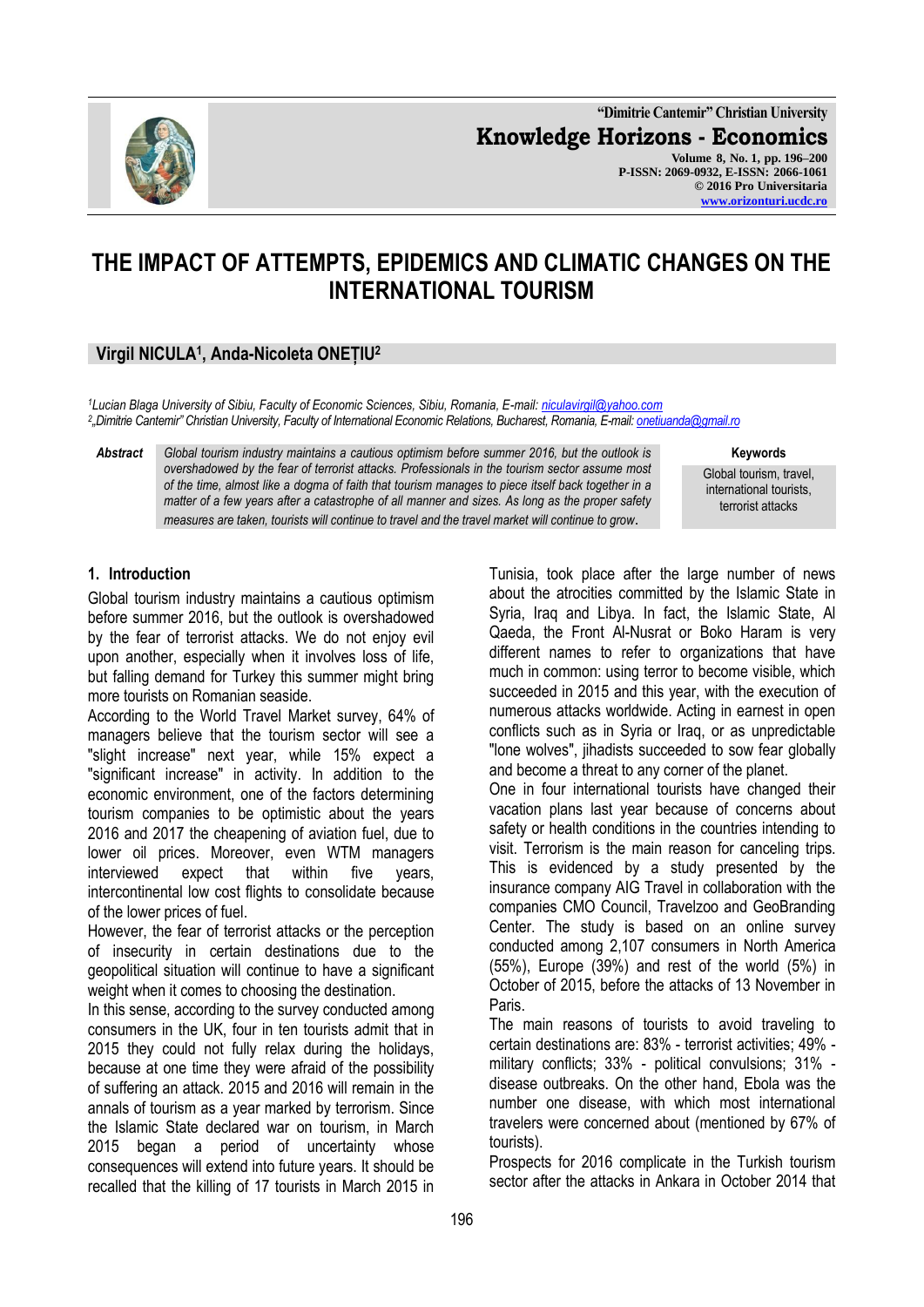killed 103 people, in Istanbul on 12 January 2015, that killed ten tourists, eight of whom were Germans, the conflict with Kurds (three of the 2015 attacks were directed against meetings convened by the left pro-Kurdish in the country), the proximity of the civil war in Syria and the travel restrictions to Turkey imposed by the Russian government, as after recent attacks. The explosion in Istanbul, which took place in a context that was already complicated for the tourism industry in Turkey, in the tourist center of the tourist city and that there were German and Norwegians tourists among victim seems to indicate that the impact will be greater in the issuing European markets, on the downside of tourist arrivals to Turkey on short and medium term.

The board chairman of tour operator TUI, stated that ..it is the time when families make reservations for the summer holidays in Turkey, but many prefer to wait; we must live with uncertainty and to offer alternatives".

Also, the President Recep Tayyip Erdogan stressed that the country Eurasian "is the first priority of all terrorist organizations operating in the region, as Turkey fights against them decisively", noting also that the attack was committed by "a member of Dáesh (the Islamic State), a foreign citizen. " The attack produced a profound impact on the tourism industry, hitting the Turkish economic interests, because many reservations were canceled moments after the attack, said president of the Association of Tourism Sultanahmet in the daily newspaper Hürriyet.

In turn, the World Tourism Organization (WTO), through its Secretary General, Taleb Rifai, condemned "firmly" the attack in Istanbul: "This tragic event reminds us once again that we are facing a global threat that requires a coordinated response by all governments and the international community. Turkey is a leading tourist destination and we are sure it will continue to be".

The weekly stopovers cruise of company MSC Cruises in the cities of Istanbul and Izmir, from 29 March 2016, will be replaced, for the moment, with stops in the Greek capital, Athens, and Mykonos, one of the most popular Greek islands.

The largest European tour operator, TUI Group, admitted shortly after the attack that the destination will fall significantly.

Regarding the safest destinations considered for tourists to enjoy a vacation, stands the Pacific Islands. Recently, summer destinations in Western Europe, particularly in France, Spain and Italy, are under terrorist threat.

The situation of conflict or disorder (military conflicts or illness) is "very low" for countries such as Canada, Japan, Australia, New Zealand, Germany and Scandinavia.

In any event, terrorism kills daily in countries like in Syria, Iraq, Afghanistan, Nigeria and Pakistan but aims to achieve a global media impact through heart attacks in the richest countries and of course, safer. Other acts of extreme violence last year occurred in places like: Madiguri (Nigeria), Biyi (Iraq), Kunduz (Afghanistan), Kerawa (Cameroon), N'Djamena (Chad) or Al Kadih (Saudi Arabia) with hundreds dead. Only in Syria, in four years since the start of the war, the death toll has exceeded 250,000, many of them in terrorist actions.

France went through a dramatic and unprecedented episode in January 2015 by killing 12 of the satirical weekly Charlie Hebdo cartoonists, by brothers suspected Al-Qaeda militants. Following this strategy, it was woven the biggest terrorist attack in the history of France on 13 November 2015, when several jihadists of the Islamic State have sown terror in Paris with automatic weapons and explosives in coordinated attacks.

There were 129 dead and 80 seriously injured, and the French capital was paralyzed and the army took to the streets. Jihadists succeeded in both instances to violate mainframe security systems of one of the most important European capitals, as they did in other cases in different parts of the country, all streamed live on hundreds of television channels and social networks around the world, the goal being to media affect immediately. Following these attacks France finally declared war to jihadism. Five months after the terrorist attacks of 13 November in Paris, the French capital's tourism sector is still suffering the consequences of those attacks. The city is less crowded than usual and the visitors decrease was observed in hotel occupancy and decreasing the number of overnight stays. For now, hotels have been reluctant to lower their prices, although offering more promotions, such as a discount of up to 30% for a stay of one or two nights or even vouchers for meals year-end. However, establishments which suffer most are those heavily dependent on travelers from distant destinations, as it was observed a significant decline in tourists from China, the US and Japan. Occupancy rate of flights between airports in Japan and the French capital reached from 80% to 40% following the attacks, the company said. In total, reservations for flights to travel to Paris for Christmas fell by 13% over the same period last year, according to the GDS sites managed by market research company ForwardKeys. Countries that have declined the most bookings after bombings were China (-131%), Italy (-115%), Brazil (-115%) and Spain (-113%).

In fact, after the attacks from the 13 N, request to travel to Paris fell sharply during the following week.

Thus, *the "net bookings"* (considering both daily reservations and cancellations**)** *decreased by 101%*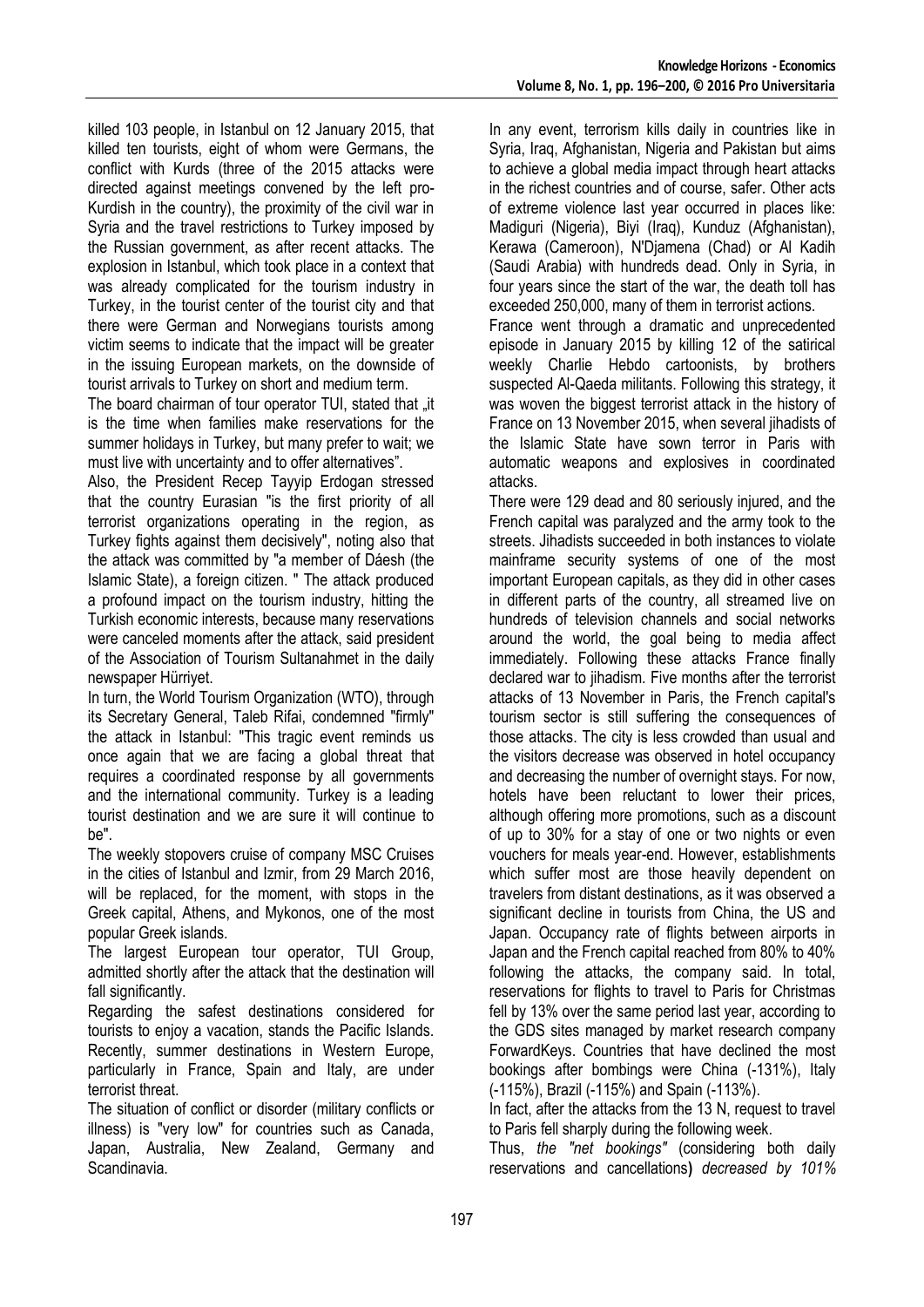over the same period last year, *between November 14 and November 21.*

Countries that have the most numerous declined bookings after the attacks were *China (-131%), Italy (- 115%), Brazil (-115%) and Spain (-113%).*

The analysis of GDS's data shows that cancellations after the attacks were made *"on the last moment of immediate travel plans, especially among business travelers"* explains company founder ForwardKeys.

"The cancellation period has ended, which means that the storm already stays left behind, but *the bookings trend still does not show signs of recovery,"* said Olivier Jager.

In fact, the total number of new bookings for traveling to Paris in the coming months is *27% below* the volume registered in the same period last year.

In the week after the attacks, the restaurants in Paris have recorded a decrease of 50% of customers and the hotels a decrease of 22%.



Source: Hostel.com, 2016

#### *Figure 1.*

However, Euromonitor forecasts show that, although there may be some slowdown in the whole country, France will continue to grow this year and next because its bid far exceeds Paris, representing 18% of total international arrivals. Tourism is very integrated in all regions and acts as a buffer to the impact of the capital, the report said.

France is the first tourist power receivers in the world, with over 84 million international tourists in 2014 ahead of the US with over 74 million and Spain with almost 65 million - according to the World Tourism Organization. And much of the success is due to the strong attractions of Paris throughout the world - is the fifth city in the world globally as the number of international arrivals, is one of the most visited destinations in the world, with 15 million international

tourists in 2014 and adding over 32 million domestic tourists.

"However, uncertainty about safety - and possible policy responses to counterattacks - that city the now lives, can make tourism to decline in the medium and long term," says head of Euromonitor International Travel Division.

Some of its main issuing markets such as Britain and the United States showed declines, and the trend could worsen from now, especially for visitors from North America, that are possible to choose other European destinations. Russian tourism, also very common in the shopping tourism and luxury segment in this city, has seen a sharp drop last year due to the recession crisis in Ukraine and in Russia.

Among foreign visitors that increased their presence in the city, stand Asians, especially Chinese, representing 1.5 million visitors.

Among Europeans, Britons, Germans and Italians call the main major emitters. Although most visitors are leisure, Paris has a large representation of business travelers, which in 2014 accounted for 38% of international arrivals. This segment is very sensitive to security risks, according to the study conducted by Euromonitor, which could cause companies to choose alternative destinations, with the subsequent decline in the short term MICE sector. The climate of uncertainty created after the attacks worldwide from Paris affected the most the main tour companies listed on stock exchanges.

In the week after the attacks, the restaurants in Paris have decreased by 50% customers and hotels decreased by 22%. Meanwhile, Parisians still go to bars, restaurants and concerts, a gesture of determination against the threat of global terrorism, in a city where they grew significantly the security measures.

Attacks, such as the guerrilla Al Shabab in April in Garissa, Kenya, with about 200 students dead, or the attacks in Tunisia, the first against iconic Bardo Museum in the capital, and later against two hotels in the coastal town of Sousse, the over 100 dead of bombing in Ankara against a march for peace called by trade unions, leftist students and Kurdish and the airplane with Russian tourists, sabotaged before collapsing in Sinai (machine took off from Sharm El Sheikh with 229 people on board), related to the existence of very young or foreign victims in these events, amplified the media echo.

ISIS has claimed responsibility also at the terrorist attack in Brussels, 22 March A.C. following which have killed had lost persons also over 230 were injured in Zaventem international airport. Jihadist groups have succeeded, according to analysts, to transfer citizens, especially those from Western countries, the feeling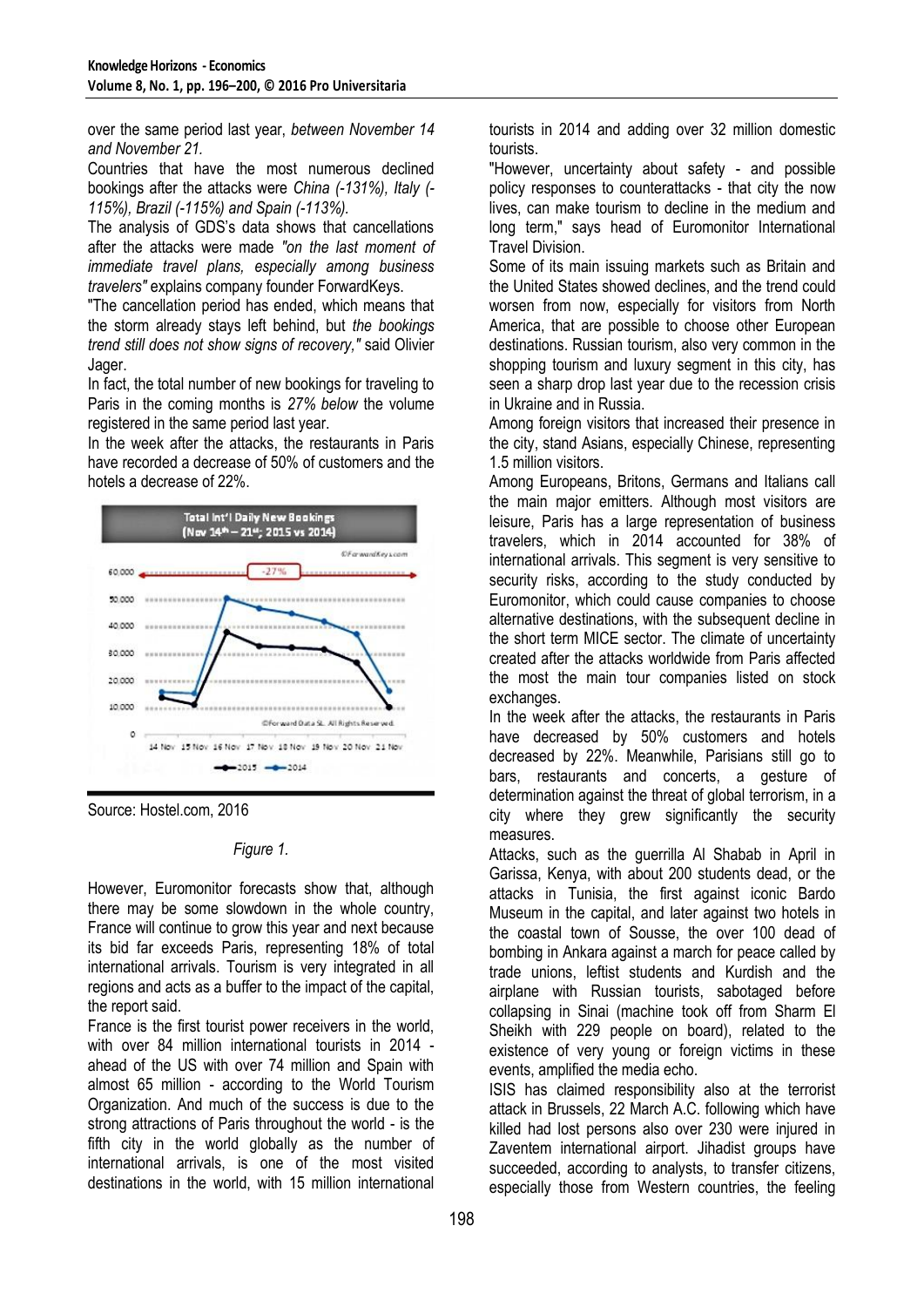that danger lurks around every corner and no one is safe.

Terrorist attacks will generate a number of direct consequences on the global tourism sector: first, the entire industry in all destinations, will need to be used to new safety routines and protocols to prevent terrorist threats; just as travel companies have included a lot of routine tasks related to energy saving, cleanliness, customer management and theft prevention, should include also the day-to-day new patterns of work and protocols related to security terrorism; acknowledged a growing demand (people assume that when traveling on vacation or are in busy places, they are a "soft target" or an easy target poorly protected for terrorists); all tourist destinations in Europe, especially in urban areas, but also beach resorts and sun, will have to urgently review plans for crisis management and emergency situations.

In any case, attacks in Paris on 13 November and in Brussels on March 22 would cause a drop in tourism the European cities receive, given that the markets issuing long distance, Europe is perceived as a whole, has warned Touring director of Barcelona. Two out of ten international tourists traveling the world are moving towards an urban destination, according to the ITB World Travel Trends Report, prepared by market research company IPK by order of the fair ITB Berlin. According to experts consultants, urban tourism will be ordinarily beyond, terrorist attacks, shortly.

"Urban tourism is the type of tourism which is the fastest growing international market of travel," the experts of the Forum in Pisa consulted for ITB World Travel Trends Report estimate that "despite the effects of the terrorist attacks in Paris, the expectations for this segment remain positive". In this regard, the head of division of Messe Berlin stated that: "international research shows that the attacks took effect only during a relatively short period of time and that in general, the tourism industry has exceeded the moment".

The consulting firm Roland Berger published the report *"European city tourism 2015",* which analyzes and compares the key tourists' indicators in 45 major cities of the Old Continent. The report sets out *three categories of cities*. First, the 13 European cities that has more than ten million hotel overnights per year.

In the second category are grouped 17 cities that record between two and ten million hotel overnights per year.

In the third category are the other 15 cities with more than two million overnight stays.

"Those cities that did not provide comparable or insufficient data were excluded from this selection," explain the report's authors.

However, this study emphasizes the *growth patterns* of each city (according to overnight stays and hotel capacity) and *highlights those "successful in creating value"* (measured in revenue per available room).

The authors add that the report *did not take account of "friction" caused by growth*, due to problems such as overcrowding, "due to a large number of visitors in cities".

Thus, the evaluation model of this study combines *quantitative and qualitative criteria* based on the expert's judgment: increasing overnight stays, increasing hotel supply, RevPAR, the percentage of foreign tourism, direct flights, number of congresses.

In cluster 1. Istanbul. Amsterdam and Paris score best – Brussels leads cluster 2 while Dubrovnik leads cluster 3

 $\mathbf{A}$  and  $\mathbf{A}$ 

| <b>Cluster 1</b> |                  |  | <b>Cluster 2</b> |                  |  |    | <b>Cluster 3</b>  |  |  |
|------------------|------------------|--|------------------|------------------|--|----|-------------------|--|--|
|                  | <b>Istanbul</b>  |  |                  | <b>Brussels</b>  |  |    | <b>Dubrovnik</b>  |  |  |
|                  | Amsterdam        |  |                  | Copenhagen       |  |    | Luxemburg         |  |  |
|                  | Paris            |  | 3                | Zurich           |  | 3  | Lausanne          |  |  |
|                  | London           |  | Δ                | Lisbon           |  | 4  | Lucerne           |  |  |
| 5                | Vienna           |  | 5                | <b>Stockholm</b> |  | 5  | Belgrade          |  |  |
| 6                | <b>Barcelona</b> |  | 6                | <b>Oslo</b>      |  | 6  | Ljubljana         |  |  |
|                  | <b>Berlin</b>    |  |                  | <b>Budapest</b>  |  |    | Zagreb            |  |  |
| 8                | Munich           |  | 8                | Salzburg (city)  |  | 8  | <b>Bruges</b>     |  |  |
| y                | Rome             |  | 9                | St. Petersburg   |  | 9  | <b>Bratislava</b> |  |  |
|                  | <b>Moscow</b>    |  | 10               | <b>Tallinn</b>   |  | 10 | Bergen            |  |  |

Note: cluster 1 consist of 13 cities, cluster 2 of 17 cities, cluster 3 of 15 cities Source: Roland Berge

Roland Berger\_City Tourism\_final\_261115.ppb: | 15

Source: The Roland Berger Urban Tourism 2015 Report

#### Figure 2.

In the table we see that Paris, Istanbul or Brussels are located in the top of the charts, being the most vulnerable to acts of terrorism.

Between 2007 and 2014, the number of international travels, having as destination cities, increased by 82%. Thus, the share of urban tourism has come to represent 22% of international tourism. In Europe alone, international trips taken by Europeans were 15% of the total in 2007, and today represents over 20%. Cheaper flights, expansion of a cheaper offer, as well as new tourist attractions that have been added to the cities in recent years, are some of the reasons explaining this increase.

United Nations (UN) approved the designation of 2017 as International Year of Sustainable Tourism Development in order to increase the sector's contribution to economic growth and improve social and environmental.